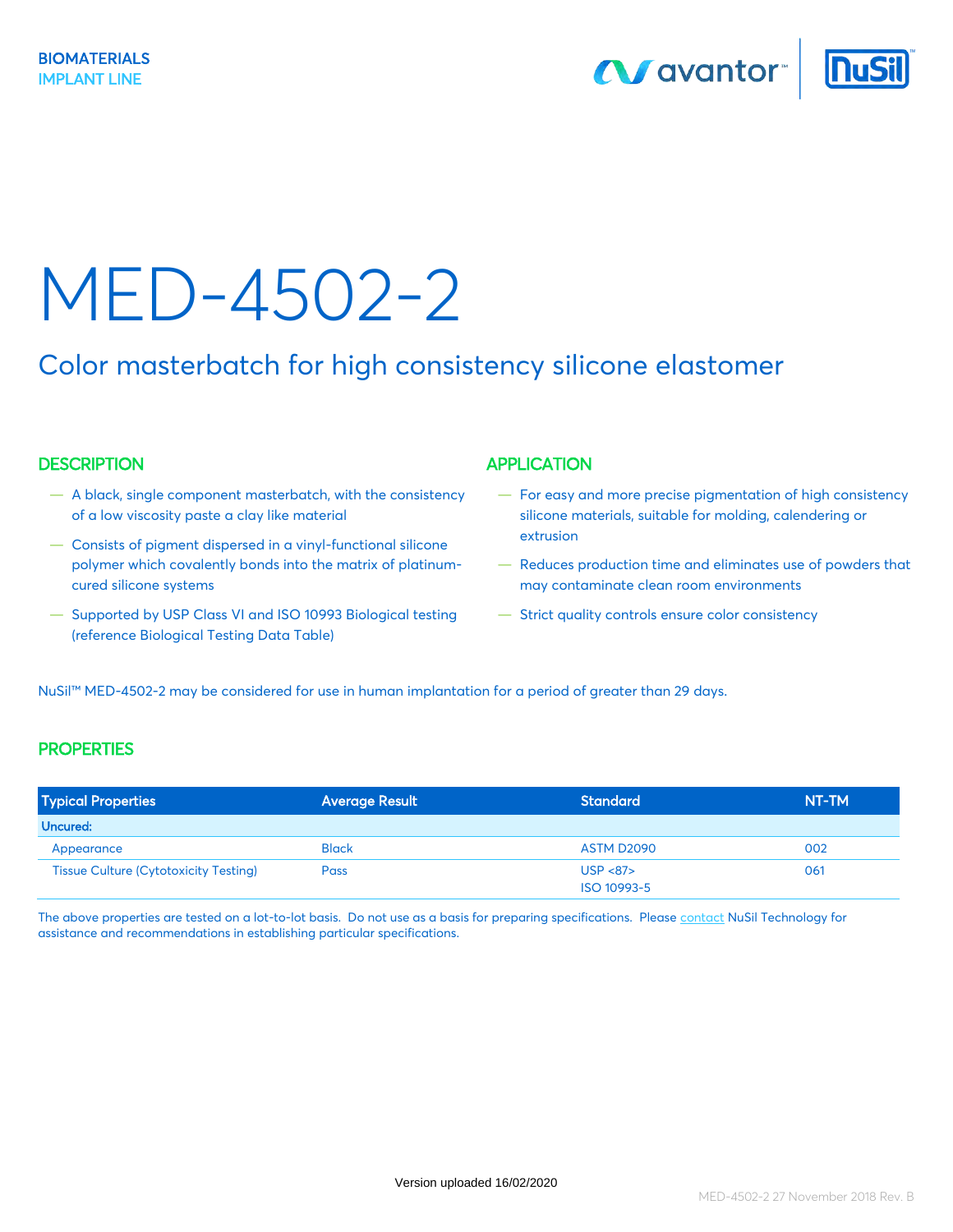



#### INSTRUCTIONS FOR USE

The color masterbatch is supplied as a single component material. Easily combine in desired proportions with other high consistency materials on a two-roll mill. Suggested concentration is 2 pph masterbatch by weight. The biological testing performed in support of these products does not cover masterbatch concentration in excess of 4 pph. Combine and cross-blend components until thoroughly mixed. Take the usual precautions to avoid contamination of the materials.

#### CUSTOM COLORS

Custom colors, obtained through the blending of eight base colors, are available upon request. Please [contact](http://www.nusil.com/contact/index.aspx) NuSil Technology for further information.

#### FDA MASTER FILE

A Master File for MED-4502-2 has been filed with the U.S. Food and Drug Administration. Customers interested in authorization to reference the Master File mus[t contact](http://www.nusil.com/contact/index.aspx) NuSil Technology.

#### REACH COMPLIANCE

Please [contact](http://www.nusil.com/contact/index.aspx) NuSil Technology's Regulatory Compliance department with any questions or for further assistance.

#### **SPECIFICATIONS**

Do not use the properties shown in this technical profile as a basis for preparing specifications. Please [contact](http://www.nusil.com/contact/index.aspx) NuSil Technology for assistance and recommendations in establishing particular specifications.

#### WARRANTY INFORMATION

The warranty period provided by NuSil Technology LLC (hereinafter "NuSil Technology") is 12 months from the date of shipment when stored below 40°C in original unopened containers. Unless NuSil Technology provides a specific written warranty of fitness for a particular use, NuSil Technology's sole warranty is that the product will meet NuSil Technology's then current specification. NuSil Technology specifically disclaims all other expressed or implied warranties, including, but not limited to, warranties of merchantability and fitness for use. The exclusive remedy and NuSil Technology's sole liability for breach of warranty is limited to refund of purchase price or

#### Packaging Warranty

50 Gram 12 Months 1 Pound (450 g) 5 Pound (2.27 kg) 25 Pound (11.34 kg)

replacement of any product shown to be other than as warranted. NuSil Technology expressly disclaims any liability for incidental or consequential damages.

#### WARNINGS ABOUT PRODUCT SAFETY

NuSil Technology believes, to the best of its knowledge, that the information and data contained herein are accurate and reliable. The user is responsible to determine the material's suitability and safety of use. NuSil Technology cannot know each application's specific requirements and hereby notifies the user that it has not tested or determined this material's suitability or safety for use in any application. The user is responsible to adequately test and determine the safety and suitability for their application and NuSil Technology makes no warranty concerning fitness for any use or purpose. NuSil Technology has completed no testing to establish safety of use in any medical application.

NuSil Technology has tested this material only to determine if the product meets the applicable specifications. (Pleas[e contact](http://www.nusil.com/contact/index.aspx) NuSil Technology for assistance and recommendations when establishing specifications.) When considering the use of NuSil Technology products in a particular application, review the latest Material Safety Data Sheet and [contact](http://www.nusil.com/contact/index.aspx) NuSil Technology with any questions about product safety information.

Do not use any chemical in a food, drug, cosmetic, or medical application or process until having determined the safety and legality of the use. The user is responsible to meet the requirements of the U.S. Food and Drug Administration (FDA) and any other regulatory agencies. Before handling any other materials mentioned in the text, the user is advised to obtain available product safety information and take the necessary steps to ensure safety of use.

#### PATENT / INTELLECTUAL PROPERTY WARNING

NuSil Technology disclaims any expressed or implied warranty against the infringement of any domestic or international patent/intellectual property right. NuSil Technology does not warrant the use or sale of the products described herein will not

©2018 Avantor®, Inc. All rights reserved. Trademarks are owned by Avantor®, Inc., or its affiliates unless otherwise noted.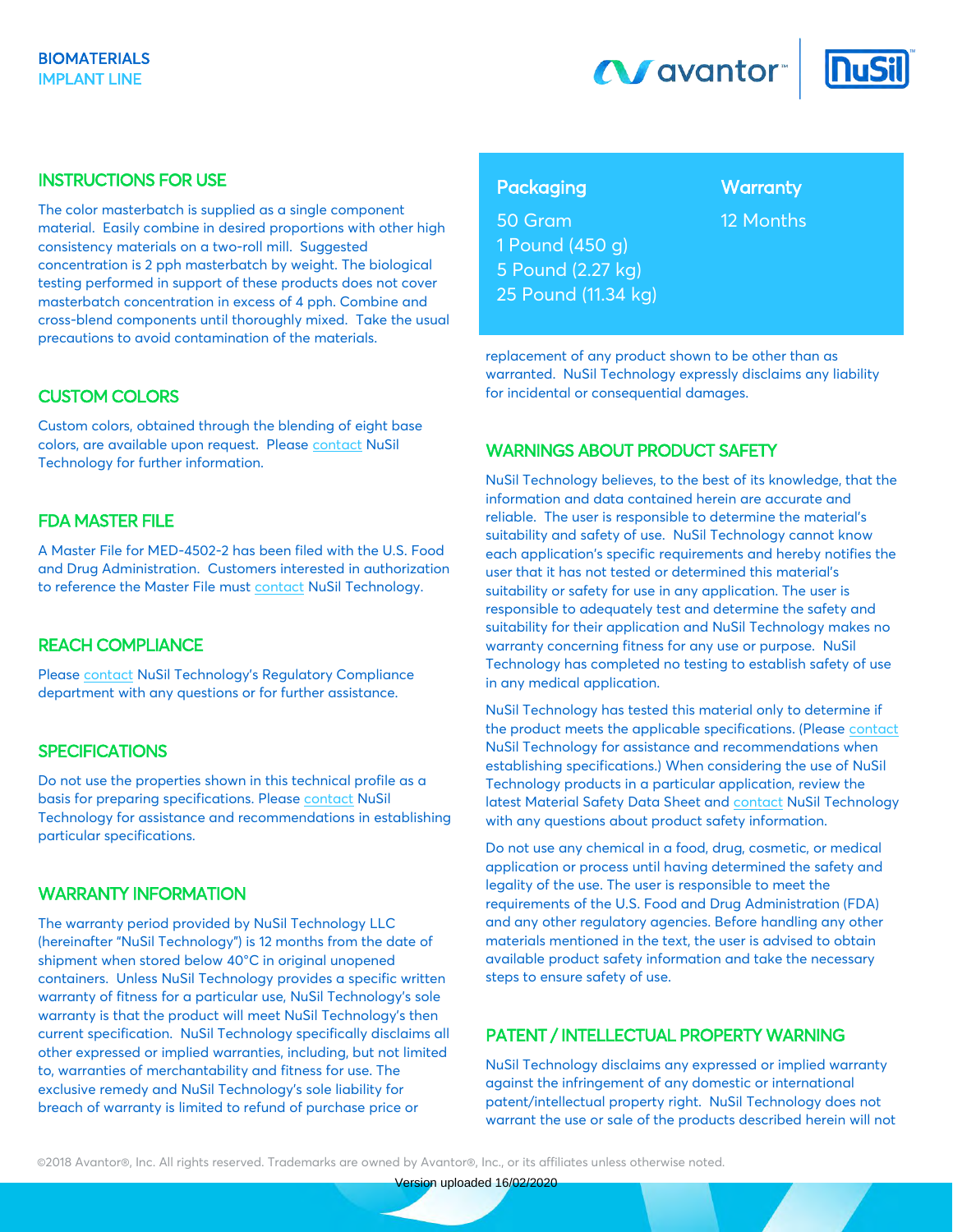



infringe the claims of any domestic or international patent/intellectual property right covering the product itself, its

use in combination with other products, or its use in the operation of any process.

#### BIOLOGICAL TESTING DATA TABLE

| <b>Test</b>                                                      | <b>Standard/Method</b> | <b>Test Results</b>   |
|------------------------------------------------------------------|------------------------|-----------------------|
| Cytotoxicity Study Using The ISO Elution Method - 1X MEM Extract | ISO 10993-5 USP <87>   | A-Noncytotoxic        |
|                                                                  |                        | <b>B-Noncytotoxic</b> |
|                                                                  |                        | C-Noncytotoxic        |
| In Vitro Hemolysis Study (Modified ASTM-Extraction Method)       | ISO 10993-4            | A-Nonhemolytic        |
| USP and ISO Systemic Toxicity Study Extract*                     | ISO 10993-11 USP <88>  | A-Nontoxic            |
| <b>ISO Intracutaneous Study Extract*</b>                         | ISO 10993-10 USP <88>  | A-Nonirritant         |
| ISO Muscle Implantation Study (1 Week)*                          | ISO 10993-6 USP <88>   | A-Nonirritant         |
| <b>Genotoxicity: Bacterial Reverse Mutation Study</b>            | ISO 10993-3            | A-Nonmutagenic        |
| (DMSO and Saline Extract)                                        |                        |                       |
| <b>USP Pyrogen Study Material Mediated</b>                       | ISO 10993-11 USP <151> | A-Nonpyrogenic        |
| <b>ISO Maximization Sensitization Study</b>                      | ISO 10993-10           | A-Nonsensitization    |

\* Product meets USP Class VI test requirements.

Note: The biological testing performed in support of these products does not cover masterbatch concentration in excess of 4%.

#### TEST ARTICLE CONDITIONING

| <b>Sample</b> | Condition                                    |
|---------------|----------------------------------------------|
|               | Per NuSil Technology Product Specification.  |
|               | Condition A + Hot Air Oven 12 Hours at 200°C |
|               | Condition A + Autoclave 2 Hours at 15 psi    |

©2018 Avantor®, Inc. All rights reserved. Trademarks are owned by Avantor®, Inc., or its affiliates unless otherwise noted.